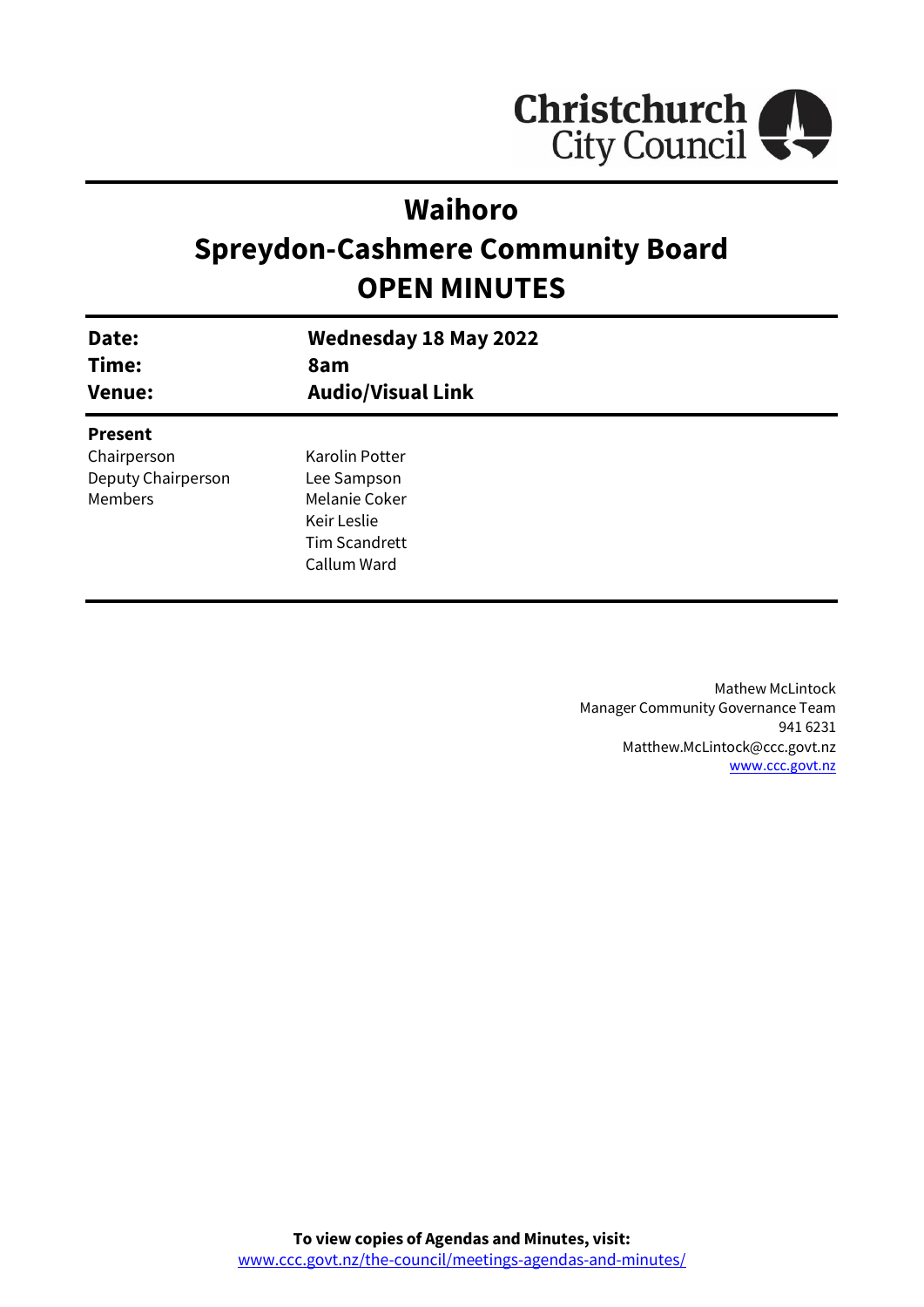

- **Part A Matters Requiring a Council Decision**
- **Part B Reports for Information**
- **Part C Decisions Under Delegation**

## **Secretarial Note:**

It is noted that this meeting was held via audio/visual link on the Zoom platform due to the country being under the COVID-19 Protection framework (Traffic Light) on the date the meeting was scheduled. The meeting was also livestreamed and recorded on the Board's You Tube channel. These minutes provide a written summary of the meeting proceedings.

## **Karakia Tīmatanga**: Karolin Potter

The agenda was dealt with in the following order.

## **1. Apologies Ngā Whakapāha**

## **Part C Community Board Decision**

There were no apologies.

## **2. Declarations of Interest Ngā Whakapuaki Aronga**

## **Part B**

There were no declarations of interest recorded.

## **3. Confirmation of Previous Minutes Te Whakaāe o te hui o mua**

### **Part C**

## **Board Comment**

It was clarified that the reference to possible changes to the District Plan in Item 8.1 – Elected Members Information Exchange – Vape Shops was the density of vape shops rather than the distance between shops.

Lee Sampson moved that that the minutes be confirmed subject to amendment to Item 8.1 -Elected Members Information Exchange – Vape Shops by deleting the words "distance between" and substituting the words "density of". The motion was seconded by Callum Ward. Following invitation from the Chairperson there was no debate on the item, and the motion was put to the vote and was declared carried.

## **Community Board Resolved SCCB/2022/00021**

That the minutes of the Waihoro Spreydon-Cashmere Community Board meeting held on Tuesday, 3 May 2022 be confirmed subject to the deletion of the words "distance between" and substitution of the words "density of" in Item 8.1 – Elected Members Information Exchange – Vape Shops as follows: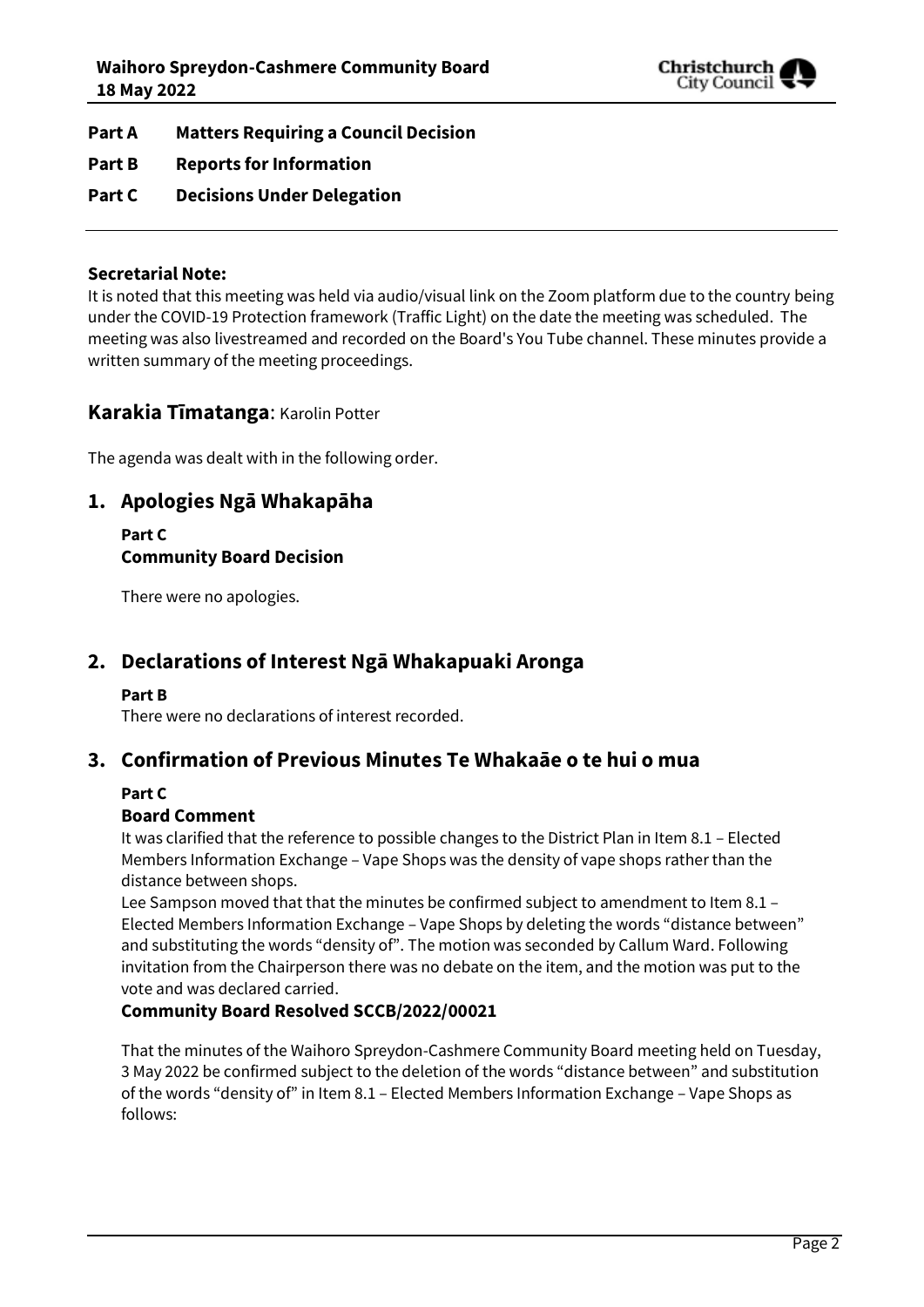

Board members noted further frustration from residents regarding the opening of vape shops in Addington and queried whether changes to the District Plan that could restrict the distance between *density of* shops could be a response.

Lee Sampson/Callum Ward **Carried**

## **4. Public Forum Te Huinga Whānui**

### **Part B**

## **4.1 Spreydon Domain carpark**

Kelly Perazzolo spoke on behalf of the Spreydon Tennis Club regarding the condition of the parking area by the tennis courts at the north end of Spreydon Domain.

Mr Perazzolo stated that the carpark is overdue for maintenance. Particular issues he referred to were the visibility and lack of marking of the mobility parks as well as drainage and lighting in the carpark.

Mr Perazzolo said that, in his view, the current condition of the carpark has an unkempt look that is likely to attract vandalism and other anti-social behaviour.

Mr Perazzolo requested that an upgrade to the carpark be considered by the Council. Mr Perazzolo estimated that combined membership of the Spreydon Tennis Club, the Kereru Sports and Cultural Club and the future lessee of Coronation Hall will number over 900 people as potential users of the carpark.

Mr Perazzolo tabled a document including photographs of the current carpark. (Attachment A)

A Board member queried whether carpark maintenance would be included in the scope of repairs for Coronation Hall.

A Board member suggested asking staff advice on when the carpark last had any maintenance work and when it would be due for maintenance in the future.

A Board member suggested staff investigate options to improve the conditions of the carpark, including marking the mobility parking spaces and improving drainage.

A Board member suggested asking staff to note the Club's aspiration for better lighting in the carpark.

Following questions the Chairperson thank Mr Perazzolo for his presentation.

#### Part B

That the Waihoro Spreydon-Cashmere Community Board agreed to request that staff investigate and provide advice on the following:

- 1. Whether there is scope within the Coronation Hall rebuild for maintenance work on the Spreydon Domain carpark to be undertaken.
- 2. Any past maintenance of the carpark and/or a schedule for any planned future maintenance.
- 3. Options to upgrade the Spreydon Domain carpark.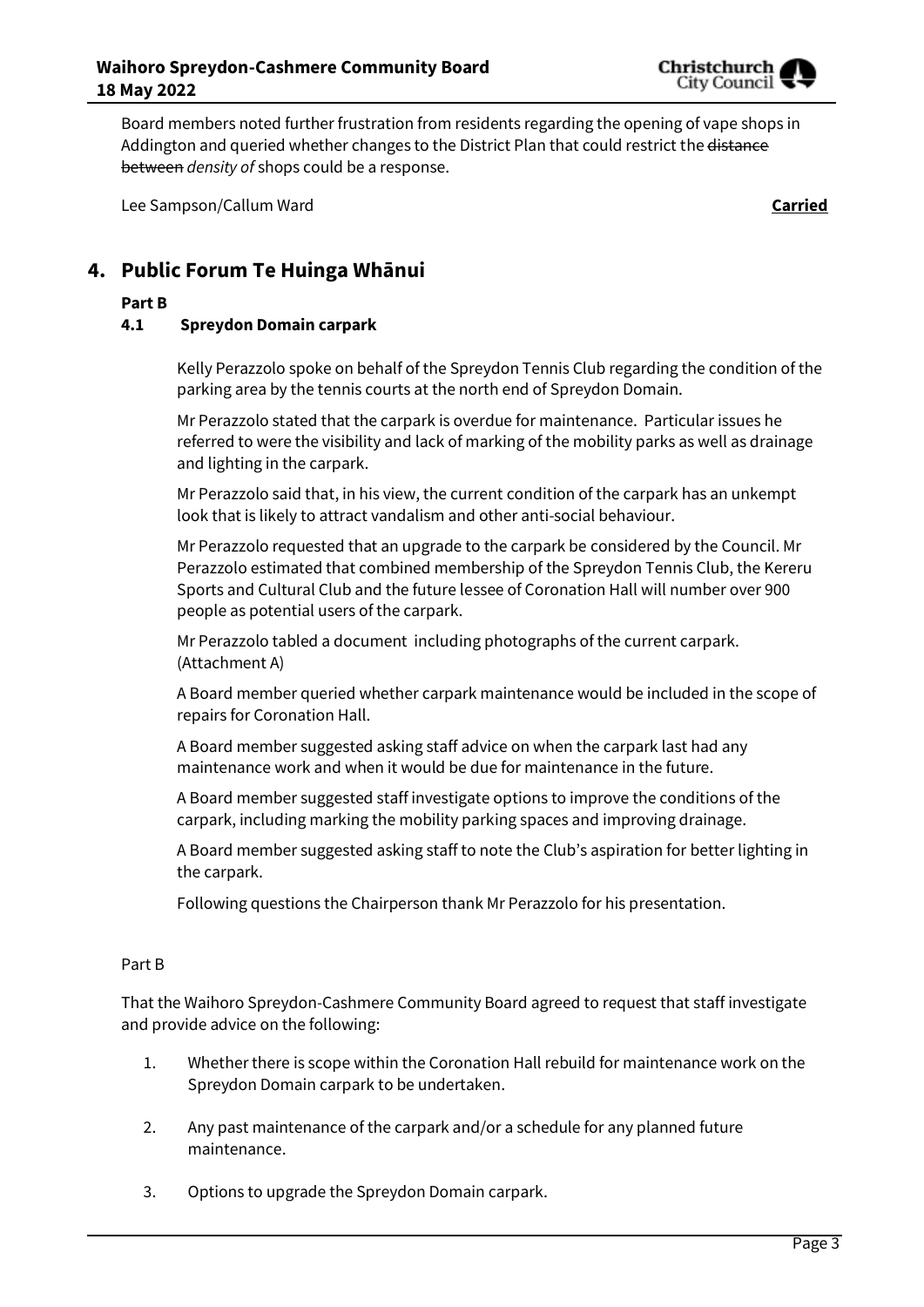

### **Attachments**

A Waihoro Spreydon-Cashmere Community Board Kelly Perazzolo Public Deputation Attachment 22-05-18 [⇨](../../../RedirectToInvalidFileName.aspx?FileName=SCCB_20220518_MAT_7752.PDF#PAGE=3)

## **5. Deputations by Appointment Ngā Huinga Whakaritenga**

### **Part B**

There were no deputations by appointment.

## **6. Presentation of Petitions Ngā Pākikitanga**

## **Part B**

There was no presentation of petitions.

## **7. Waihoro Spreydon-Cashmere Community Board Correspondence - Potential Re-Naming of Marylands Reserve, Marylands Place, Nazareth Avenue and Magdala Place**

## **Board Comment**

In its deliberations, the Board also considered Item 11, the Waihoro Spreydon-Cashmere Community Board Area Report – May 2022. (refer to Item 11 - 4.3) A Board member noted that Mr Benton had been invited to speak to the Board or any member thereof  $*$ , but had elected not to at this stage.

Members agreed that staff advice should be sought on how the interim recommendations of the Royal Commission of Inquiry into Historical Abuse in Care can be implemented in relation to park and street names, noting the need for active and respectful engagement and communications with relevant parties including victims, supporters, residents of the streets concerned as well as other stakeholders, to support any process. The staff advice should be provided to both the Waihoro Spreydon Cashmere and Waipuna Halswell Hornby Riccarton Community Boards.

*\*Amendment made at the Waihoro Spreydon-Cashmere Community Board's meeting on 31 May 2022 under item 3 – Confirmation of Previous Minutes.*

## **Officer Recommendations Ngā Tūtohu**

That the Waihoro Spreydon-Cashmere Community Board:

 $1.$ Receive the correspondence from Sam Benton, resident, in relation to potential renaming of Marylands Reserve, Marylands Place, Nazareth Avenue and Magdala Place

## **Community Board Resolved SCCB/2022/00022**

### **Part B**

That the Spreydon-Cashmere Community Board: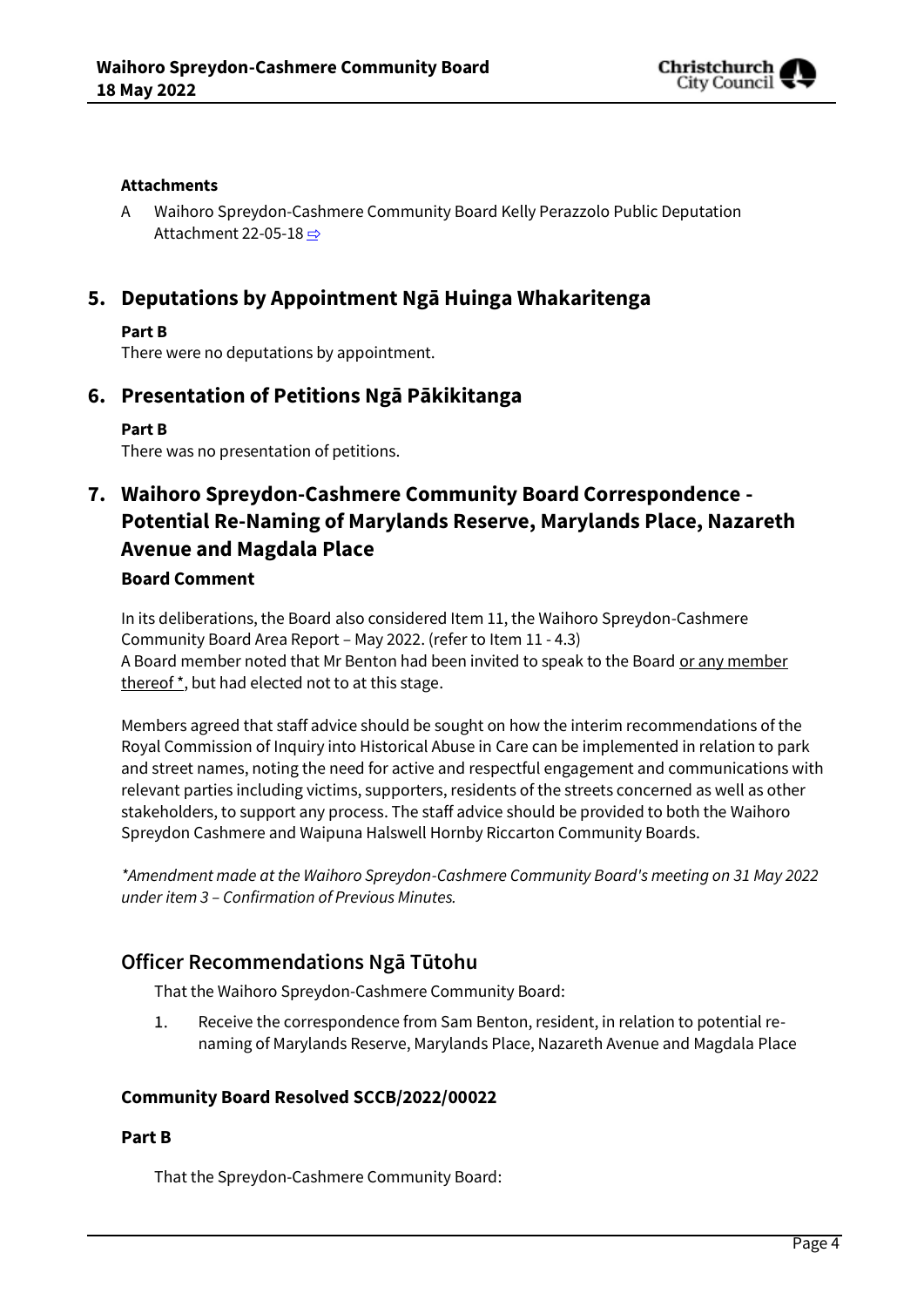

- 1. Receives the correspondence from Sam Benton, resident, in relation to potential renaming of Marylands Reserve, Marylands Place, Nazareth Avenue and Magdala Place.
- 2. Following the release of He Purapura Ora, he Māra Tipu From Redress to Puretumu Torowhānui by the Royal Commission of Inquiry into Historical Abuse in Care, requests that staff provide urgent advice to the Waihoro Spreydon-Cashmere and Waipuna Halswell-Hornby-Riccarton Community Boards about how the Royal Commission's interim recommendations can be implemented in relation to park and street names. The Board notes the need for active and respectful engagement and communications with relevant parties including victims, supporters, and residents of the streets concerned as well as other stakeholders, to support any process initiated.

Karolin Potter/Callum Ward **Carried**

# **8. Briefing - Adult Playground Feasibility Study Board Comment**

The scheduled briefing did not take place and will be rescheduled for a later meeting.

# **9. 79 Hoon Hay Road - Proposed No Stopping Restrictions**

## **Board Comment**

The traffic Engineer was in attendance and spoke to the report It was clarified that the purpose of the report is to seek approval for no stopping lines on Hoon Hay Road outside Pennylane Early Childhood Centre to improve safety and visibility. The proposal is in response to a request from parents of children attending the centre. In response to an observation by a member about the safety of Hoon Hay Road staff advised that work is being undertaken on a programme of lower speed limits around schools. Further information on this will be provided to the Board in the future.

## **Community Board Resolved SCCB/2022/00023 (Original Officer Recommendation accepted without change)**

## **Part C**

That the Waihoro Spreydon-Cashmere Community Board:

- 1. Approves, pursuant to Clause 7 of the Christchurch City Council Traffic and Parking Bylaw 2017, that the stopping of vehicles be prohibited at all times on the north east side of Hoon Hay Road, commencing at a point 9.5 metres south east of its intersection with Bencard Place and extending in a north west direction for a distance of 9 metres.
- 2. Revokes any previous resolutions pertaining to traffic controls made pursuant to any bylaw to the extent that they are in conflict with the traffic controls described in resolution 1 above.
- 3. Approves that these resolutions take effect when parking signage and/or road markings that evidence the restrictions described in the staff report are in place (or removed in the case of revocations).

Melanie Coker/Keir Leslie **Carried**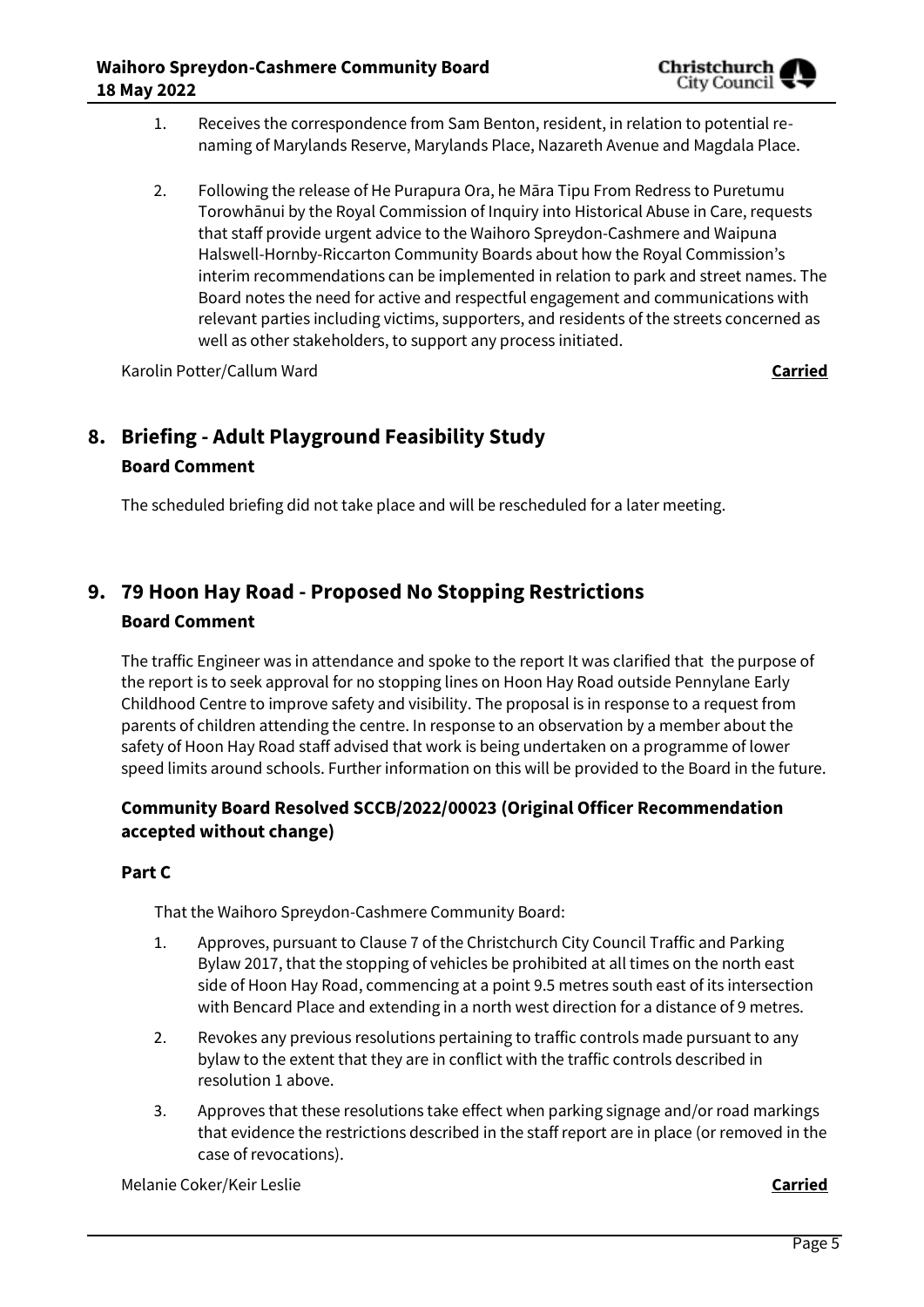

## **10. Waihoro Spreydon-Cashmere Community Board Discretionary Response Fund 2021/22: Huntsbury Community Centre, Graeme Dingle Foundation Canterbury, Cashmere Bowling Club.**

## **Board Comment**

Community Development staff were in attendance and shared key points from the report and answered questions.

In response to questions regarding the application from Huntsbury Community Centre, staff noted that the amount recommended would allow the organisation to proceed with the project.

A Board member suggested that the Board may need to be mindful of the level of funding that will be available to the Board going into new representation arrangements.

The Board discussed the amounts of the recommended grants for the various projects and whether these are appropriate.

Regarding the application from the Graeme Dingle Foundation, a Board member questioned the distinction between curriculum time and non-curriculum time, particularly with regards to funding. Board members agreed that it would be helpful for the Board to receive further clarification on this issue.

Tim Scandrett moved the officer's recommendation. The motion was seconded by Lee Sampson Following discussion about the recommended grant amounts proposals to amend the motion to increase the grant to the Graeme Dingle Foundation Canterbury from the recommended \$1,500 to \$3,000 and to increase the grant to the Cashmere Bowling Club from the recommended \$1,500 to \$2,000 and to seek staff advice on the distinction between curriculum and non-curriculum time were agreed by the majority of members and with the agreement of the mover and seconder the substituted motion was put to the vote and was declared carried.

## **Officer Recommendations Ngā Tūtohu**

That the Waihoro Spreydon-Cashmere Community Board:

- $1.$ Approves a grant of \$4,900 from its 2021/22 Discretionary Response Fund to Huntsbury Community Centre Incorporated towards the costs of replacing the Huntsbury Community Centre roof.
- $2.$ Approves a grant of \$1,500 from its 2021/2022 Discretionary Response Fund to Graeme Dingle Foundation Canterbury towards the Kiwi Can Leaders wages for the programme at Te Kōmanawa Rowley School.
- Approves a grant of \$1,500 from its 2021/22 Discretionary Response Fund to Cashmere 3. Bowling Club towards the Greenkeeper contract.

### **Community Board Resolved SCCB/2022/00024**

### **Part C**

That the Waihoro Spreydon-Cashmere Community Board: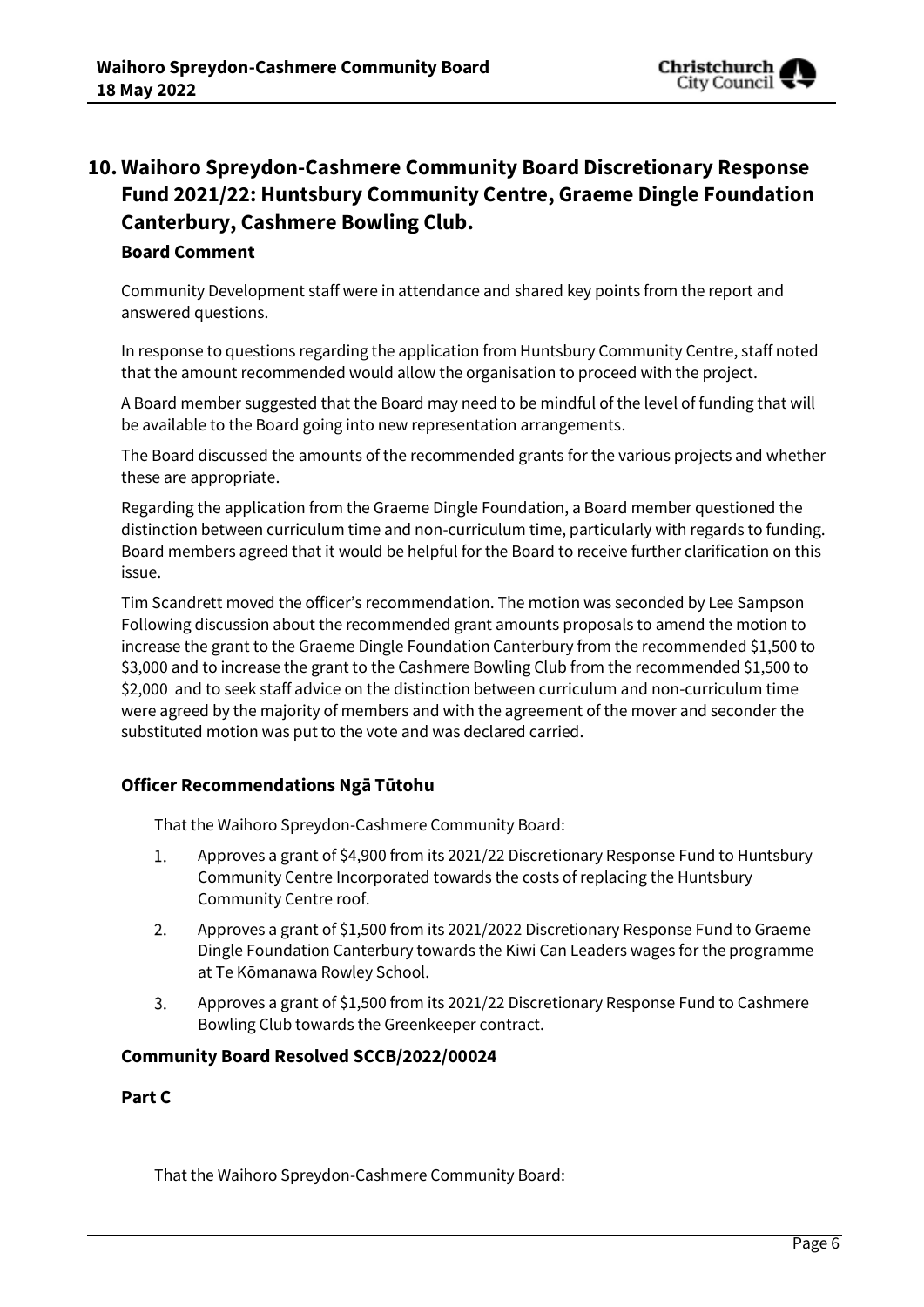

- Approves a grant of \$4,900 from its 2021/22 Discretionary Response Fund to Huntsbury  $1.$ Community Centre Incorporated towards the costs of replacing the Huntsbury Community Centre roof.
- $2.$ Approves a grant of \$3,000 from its 2021/2022 Discretionary Response Fund to Graeme Dingle Foundation Canterbury towards the Kiwi Can Leaders wages for the programme at Te Kōmanawa Rowley School.
- Approves a grant of \$2,000 from its 2021/22 Discretionary Response Fund to Cashmere 3. Bowling Club towards the Greenkeeper contract.
- Request that staff provide advice on the distinction between curriculum activities and 4. non-curriculum activities with regards to funding programmes in schools.

Lee Sampson/Melanie Coker **Carried**

# **11. Waihoro Spreydon-Cashmere Community Board Area Report - May 2022**

## **Board Comment**

- 1. The Board heard from staff, who shared key points from the report.
- 2. A Board member noted that the Port Hills Trust is seeking further advice regarding installation of Closed Circuit Television cameras for Mt Vernon Farm Park.
- 3. A Board member noted that an aspiration to receive feedback on the Cashmere Road / Barrington Street roundabout before the end of the current Board term.

## **12. Elected Members' Information Exchange Te Whakawhiti Whakaaro o Te Kāhui Amorangi**

## **Part B**

Board members exchanged information on the following:

- A member was approached by a cyclist who was knocked off his bike by a bus and considered that they had received an inadequate response from the transport operator. The member will refer the resident to Environment Canterbury.
- A member attended a meeting of the Te Tira Kāhikuhiku Red Zone reuse group. It was noted that the red zone land on the Port Hills will be within the catchment area of the new Community Board under the new representation arrangements.
- A member noted that in regards to the Centaurus Road roadworks where two children were nearly hit by a vehicle, the Council and the contractor had quickly addressed the issue that led to the incident. The member noted that there are significant issues with motorists speeding through the roadwork area.
- A member attended the Rowley Hoon Hay network meeting. A new Kāinga Ora community engagement staff member spoke to the meeting.